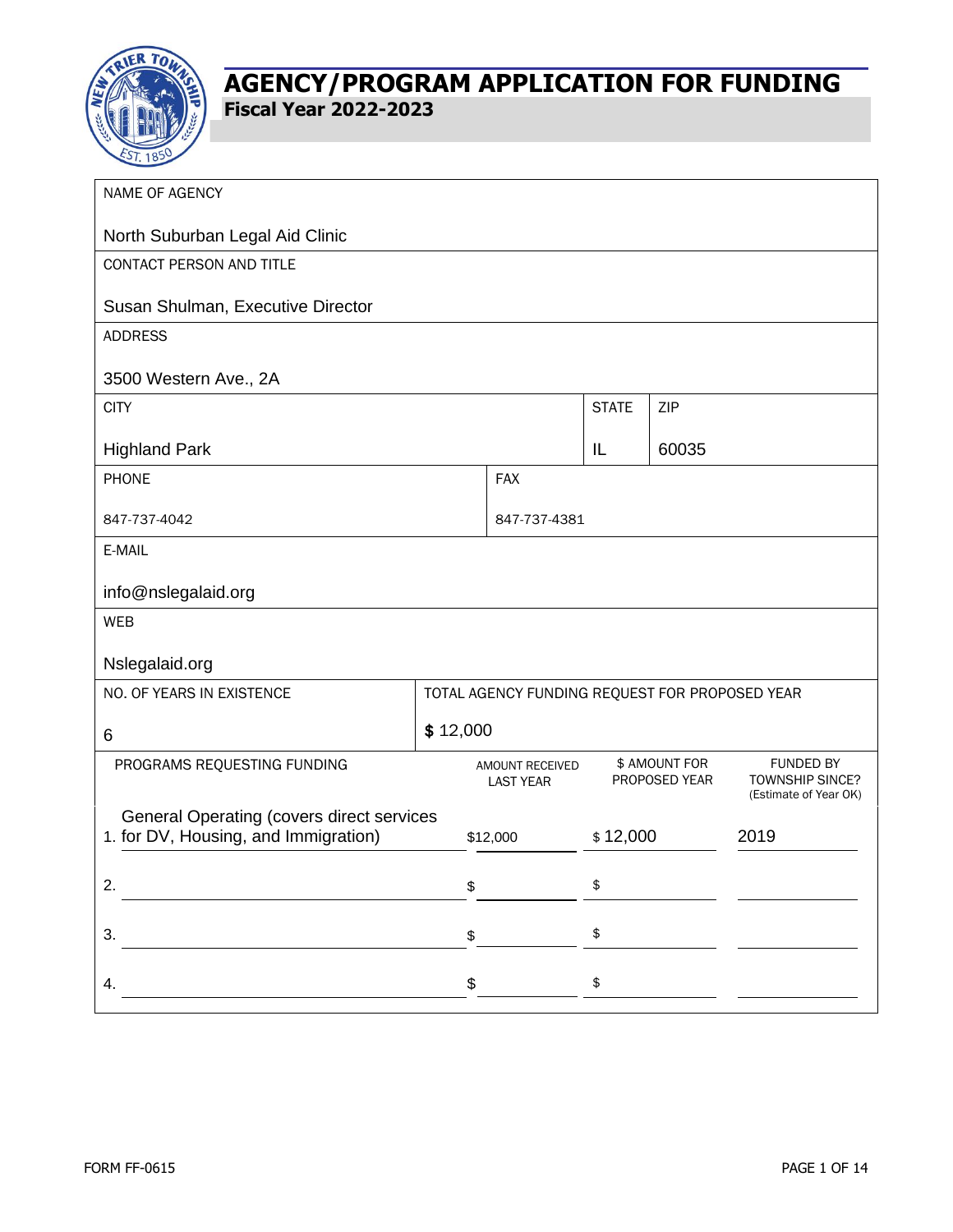

# **Eligibility Criteria For Funding**

New Trier Township General Statement of Policy:

- **Each agency/program requesting funding from the Township will be referred to either the Agency Oversight Committee, the Mental Health Committee, or the Money Follows the Person Committee of the Township. Those committees will make funding and agency/program recommendations to the New Trier Township Board of Trustees. You will be notified of their final decisions sometime in the spring.**
- Agencies considered for funding should have been in existence for one year after receiving their not-for profit status from the State of Illinois and have been providing services to the community during that time.
- No agency with the ability to tax or conduct referendums will receive Township funding.

In order to be eligible for funding an agency must meet the following minimum requirements:

- **Area Served** While an agency may serve areas other than New Trier Township, its programs must serve residents of New Trier Township.
- **Proportion of Township Residents Served-** For agencies serving more than New Trier Township, the amount of funding requested shall take into consideration the proportion of the agency's service rendered to residents of New Trier Township.
- **Non-Profit -** Funded agencies must be 501 (c) (3) not-for-profits.
- **Needs-** The need for the service must be demonstrated.
- **Standards** An agency requesting funding must have at least one full-time paid staff person, or its equivalent; the credentials of the applicant's staff shall meet professional standards, commensurate with the responsibilities involved.
- **Employment Practices -** The agency must be an equal opportunity employer.
- **Articles of Incorporation -** Submit a copy, as amended, if changed in the last 12 months.
- **Bylaws** Submit a copy, as amended, if changed in the last 12 months.
- **Use of Funds -** Funds must be used as specified in the grant application and as approved by the Township. Changes must be cleared with the Township.
- **Accessibility -** All services must be available to clients with disabilities and the agency must be able to deliver services from a site that is ADA accessible. If not, please explain.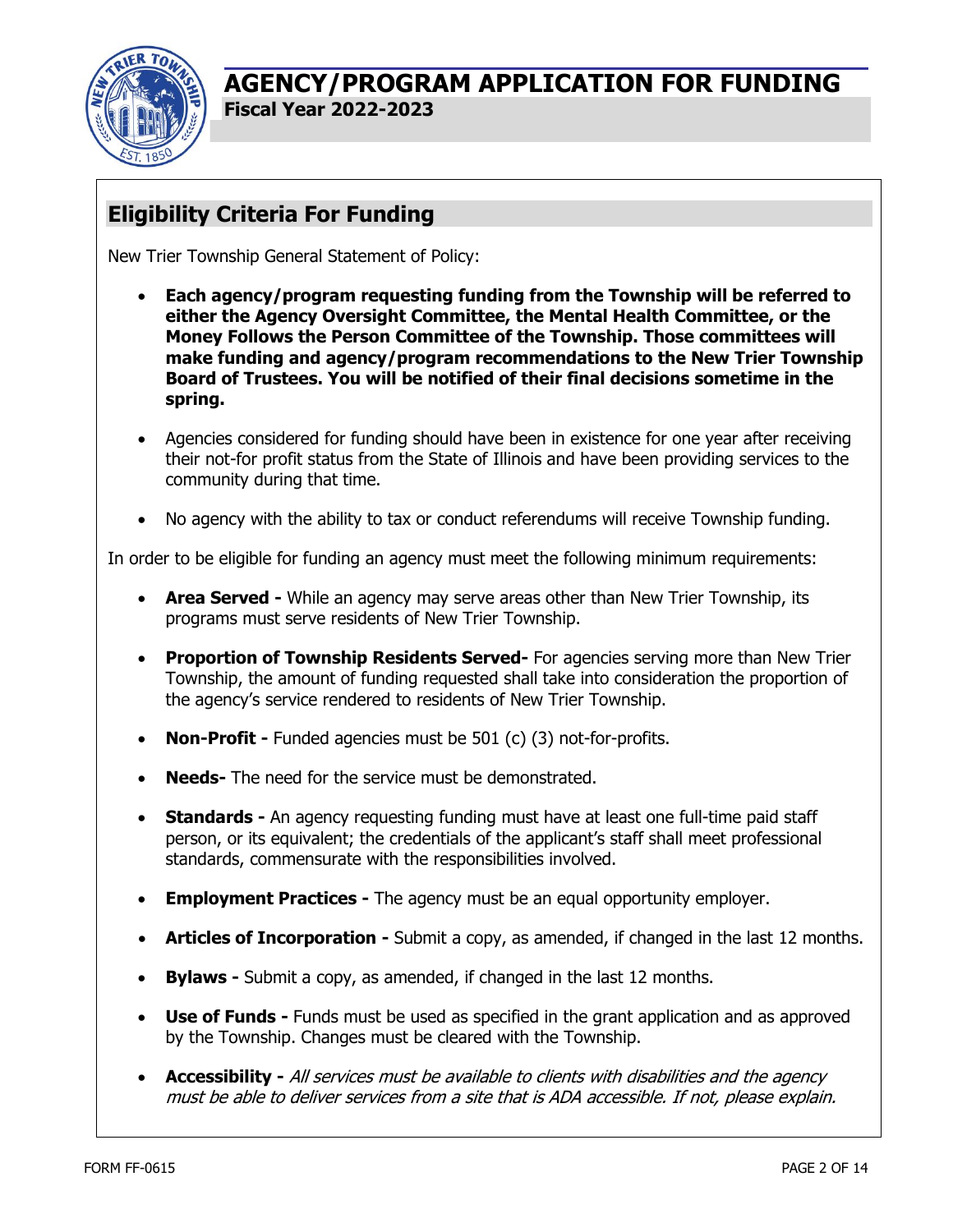

- **Accountability -** The agency shall maintain communication with the assigned advisory committee liaison, who must be allowed to attend board meetings upon request. The agency may dismiss the person from a board meeting if they convene into Executive Session. The agency shall provide meeting minutes to the liaison upon request
	- **Financial -** All agencies with budgets of greater than \$300,000 must have an annual audit performed by an independent CPA. Those agencies with a budget of \$300,000 or less must submit to the Township a copy of form AG990 that is sent to the Attorney General's Office. The Township reserves the right to request an audit be performed for agencies with budgets of \$300,000 or less.
	- **Absence of Conflicts of Interest** The agency certifies, to the best of its knowledge, information, and belief, that it has no current relationship or involvement with any New Trier Township Trustee, Employee, or Committee Member which the Agency reasonably believes could either favorably or unfavorably influence the Township's possible grant of the Agency's funding request.

**YES\_\_\_\_\_X\_\_\_\_ NO\_\_\_\_\_\_\_\_\_\_\_ - If no, please explain.**

## **Other Certification Issues**

Please mark yes, no, or other as appropriate next to each statement. If no, or other, please explain. Supporting documents may be requested at a future date and must be supplied upon request.

YES NO OTHER (PLEASE EXPLAIN)

|  | Agency maintains a personnel policy manual            |
|--|-------------------------------------------------------|
|  | Agency has a non-discrimination policy                |
|  | Agency has a sexual harassment policy                 |
|  | Agency has a grievance procedure                      |
|  | Agency has a Strategic Plan<br>Covers years 2020-2022 |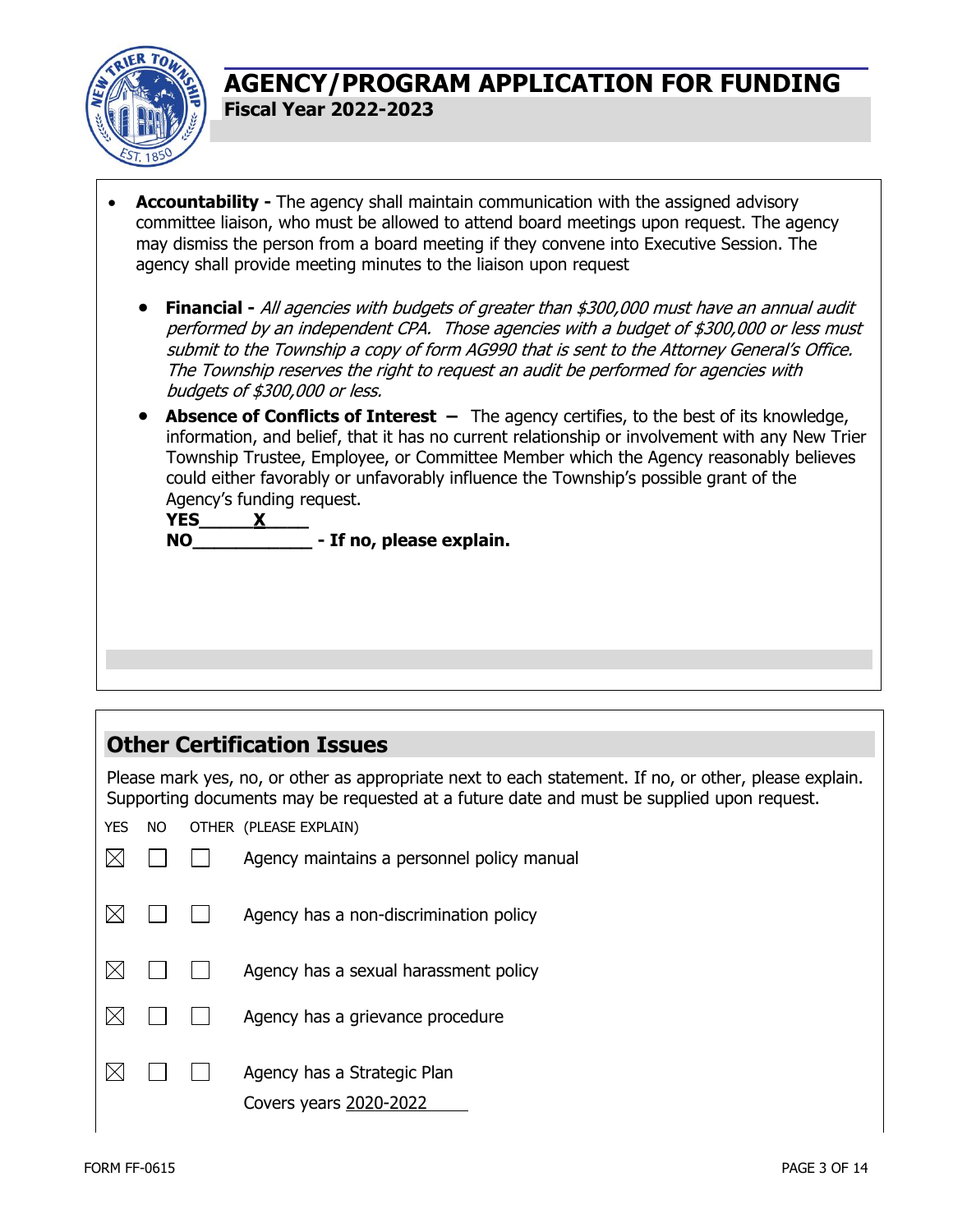

| $\boxtimes$ |           | Agency produces an Annual Report                                                                                                                                       |
|-------------|-----------|------------------------------------------------------------------------------------------------------------------------------------------------------------------------|
|             |           | Most recent report covers period 2020                                                                                                                                  |
| $\boxtimes$ |           | Agency has an effective fiscal management system in place and has disclosed any<br>and all Conflicts of Interest as described in the Eligibility Criteria for Funding. |
| $\boxtimes$ |           | Audit or AG990 completed and copy provided to the Township for most recent fiscal<br>year                                                                              |
| $\boxtimes$ |           | Agency maintains general liability insurance coverage and names New Trier<br>Township as additional insurer                                                            |
|             |           | Amount of coverage 1,000,000                                                                                                                                           |
|             |           | Name of insurer Lloyd's                                                                                                                                                |
|             |           | Effective dates of coverage 5/1/2021-5/1/2022                                                                                                                          |
|             |           |                                                                                                                                                                        |
| $\boxtimes$ |           | Agency pays all state and federal payroll taxes                                                                                                                        |
| $\boxtimes$ |           | Agency has a conflict of interest policy.                                                                                                                              |
| <b>YES</b>  | <b>NO</b> | OTHER (PLEASE EXPLAIN)                                                                                                                                                 |
| $\boxtimes$ |           | Agency has by-laws in place                                                                                                                                            |
|             |           | Date last amended/accepted May 11, 2021                                                                                                                                |
| $\boxtimes$ |           | Agency is accredited by recognized accreditation organization (where appropriate)                                                                                      |
|             |           | Date of most recent accreditation 1/18/2017                                                                                                                            |
|             |           | Accreditation Organization Board of Immigration Appeals                                                                                                                |
| $\boxtimes$ |           | Agency's board serves without compensation                                                                                                                             |
|             |           | Number of board members 17                                                                                                                                             |
|             |           | Number of Board vacancies 1                                                                                                                                            |
|             |           |                                                                                                                                                                        |
|             |           |                                                                                                                                                                        |
|             |           | List board sub-committees Executive, Budget and Finance, Fundraising,<br>Programming, Strategic Planning (ad hoc), Real Estate (ad hoc), Nominating (ad<br>hoc)        |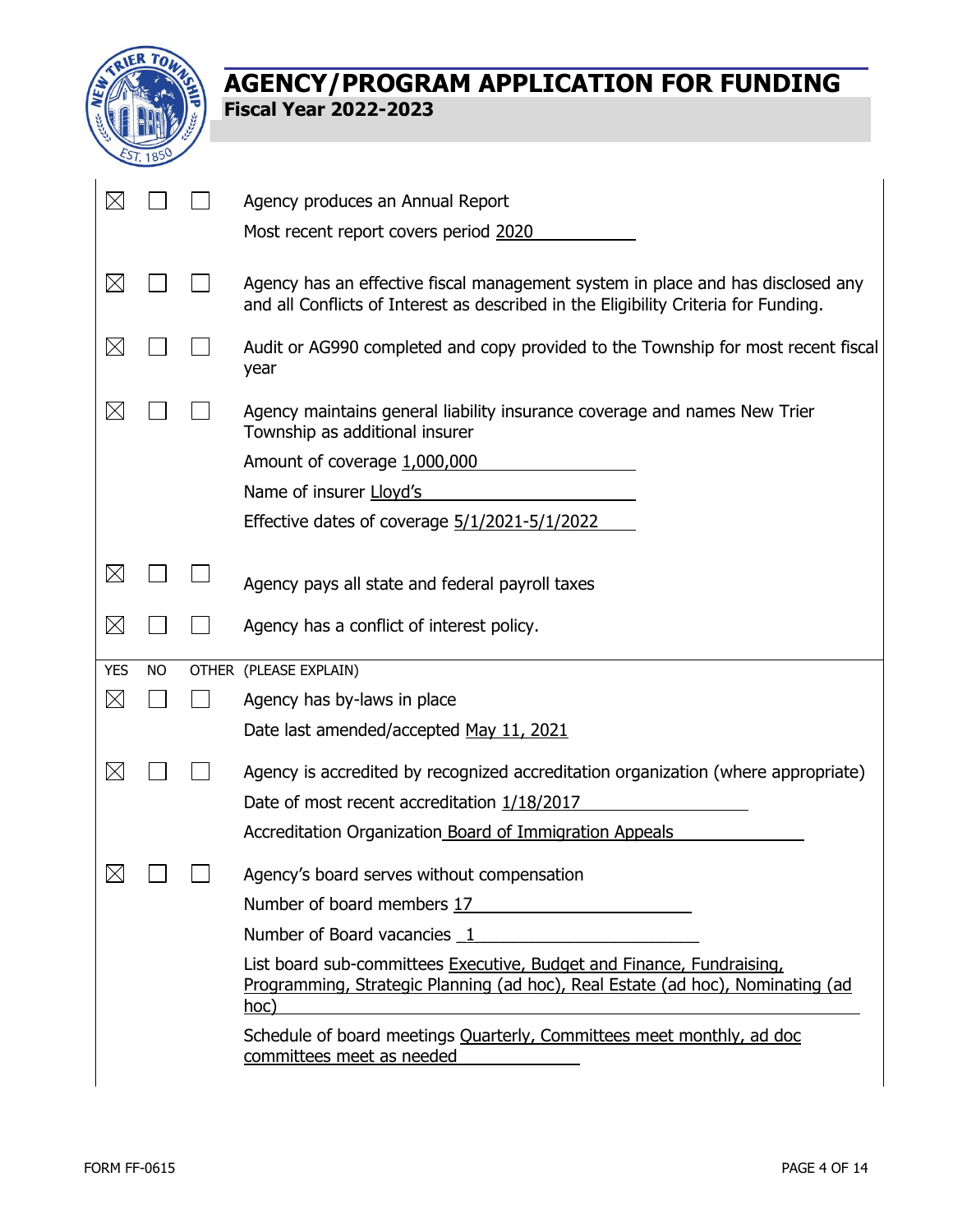

| $\boxtimes$                                                                                                                                                                                                                                                                                                                             |           |  | Agency has Auxiliary or other Advisory/Governing Board. If so, please explain:                                                                                                                                                                                                                                                                                                                                  |  |  |
|-----------------------------------------------------------------------------------------------------------------------------------------------------------------------------------------------------------------------------------------------------------------------------------------------------------------------------------------|-----------|--|-----------------------------------------------------------------------------------------------------------------------------------------------------------------------------------------------------------------------------------------------------------------------------------------------------------------------------------------------------------------------------------------------------------------|--|--|
|                                                                                                                                                                                                                                                                                                                                         |           |  | The Clinic has a Community Advisory Committee, Attorney Advisory Committee, and<br>an Advisory Committee                                                                                                                                                                                                                                                                                                        |  |  |
|                                                                                                                                                                                                                                                                                                                                         |           |  |                                                                                                                                                                                                                                                                                                                                                                                                                 |  |  |
| $\boxtimes$                                                                                                                                                                                                                                                                                                                             |           |  | Agency provides staff with opportunities for training and personal development                                                                                                                                                                                                                                                                                                                                  |  |  |
| $\boxtimes$                                                                                                                                                                                                                                                                                                                             |           |  | Agency has filed its annual report with the Illinois Attorney General                                                                                                                                                                                                                                                                                                                                           |  |  |
|                                                                                                                                                                                                                                                                                                                                         |           |  | #01069320                                                                                                                                                                                                                                                                                                                                                                                                       |  |  |
| $\boxtimes$                                                                                                                                                                                                                                                                                                                             |           |  | Agency has filed its annual report with the Illinois Secretary of State                                                                                                                                                                                                                                                                                                                                         |  |  |
|                                                                                                                                                                                                                                                                                                                                         |           |  | # N 6985-880-5                                                                                                                                                                                                                                                                                                                                                                                                  |  |  |
|                                                                                                                                                                                                                                                                                                                                         |           |  | Federal Tax ID #47-2859426                                                                                                                                                                                                                                                                                                                                                                                      |  |  |
|                                                                                                                                                                                                                                                                                                                                         |           |  |                                                                                                                                                                                                                                                                                                                                                                                                                 |  |  |
| this application is true and correct to the best of our knowledge and agree to comply with all<br>requirements of the program and funder if we are awarded and accept funding. Furthermore, our<br>Board has been advised of the Eligibility Criteria and approved our signing of this document.<br>Agency Director Name: Susan Shulman |           |  |                                                                                                                                                                                                                                                                                                                                                                                                                 |  |  |
|                                                                                                                                                                                                                                                                                                                                         | Signature |  | Date:                                                                                                                                                                                                                                                                                                                                                                                                           |  |  |
|                                                                                                                                                                                                                                                                                                                                         |           |  | Board President Name: Nancy Rotering                                                                                                                                                                                                                                                                                                                                                                            |  |  |
|                                                                                                                                                                                                                                                                                                                                         | Signature |  | Date:                                                                                                                                                                                                                                                                                                                                                                                                           |  |  |
|                                                                                                                                                                                                                                                                                                                                         |           |  |                                                                                                                                                                                                                                                                                                                                                                                                                 |  |  |
|                                                                                                                                                                                                                                                                                                                                         |           |  | <b>Organizational Profile</b>                                                                                                                                                                                                                                                                                                                                                                                   |  |  |
|                                                                                                                                                                                                                                                                                                                                         |           |  | (A) The Organizational Profile is part of the New Trier Township Application For Funding; and (B) It<br>is the Agency's responsibility to keep the Organizational Profile information current each year and<br>provide New Trier Township with further information on an ongoing basis if there are any significant<br>changes, such as to the mission, organization, board requirements, and/or other changes. |  |  |
|                                                                                                                                                                                                                                                                                                                                         |           |  |                                                                                                                                                                                                                                                                                                                                                                                                                 |  |  |

(1) Briefly summarize the agency's mission, history, services, and organizational structure. Have these changed significantly over the lifespan of the organization? (Please attach a current organizational chart, if available.)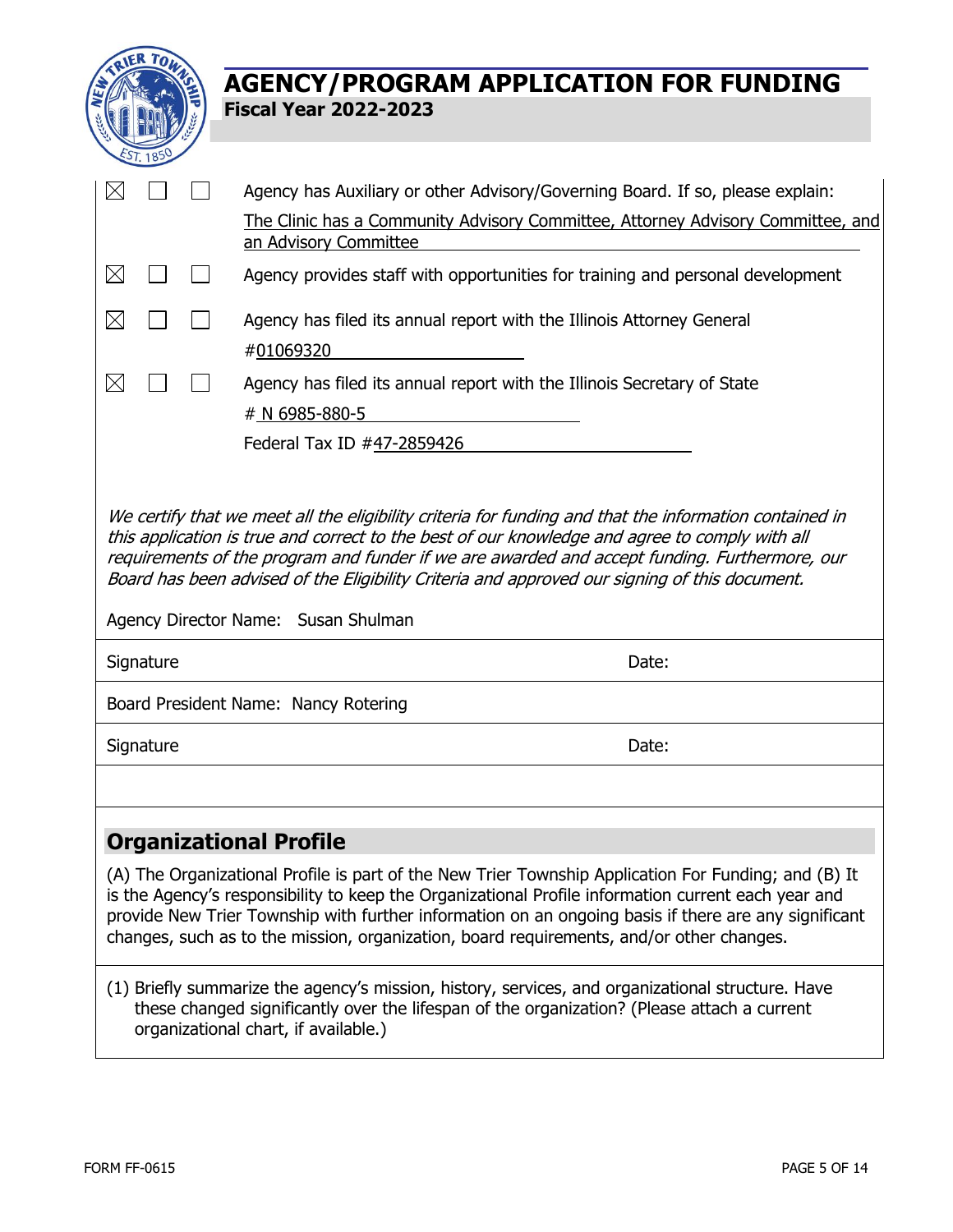

In 2013, the Highland Park's Human Services Task Force identified in a Needs Assessment the lack of access to affordable legal services. In response, the North Suburban Legal Aid Clinic, formerly the Highland Park-Highwood Legal Aid Clinic, was founded in 2015 to provide legal assistance in the areas of immigration, housing, and domestic violence. The mission of the North Suburban Legal Aid Clinic is to provide quality pro-bono legal services in the areas of immigration, domestic violence, and housing to give those in need of access to justice the opportunity to live productive and secure lives.

In 2018, the Clinic Board agreed to pursue expansion more broadly into southern Lake County and northern Cook County, based on a review of demographics and domestic violence statistics in neighboring towns. The Clinic currently serves clients throughout north suburban Cook County and Lake County. To be eligible for services, clients must be at or below 250% of the federal poverty guidelines, approximately \$66,250 for a family of four. There are no income requirements for victims of domestic violence. Since opening our doors in 2015, the Clinic has served over 4,000 clients.

(2) Briefly summarize the role of the board and the requirements for serving on it. What role does the board play in the administration and operation of your organization and what is the desired size of a full and active board?

The Clinic has a 17-member Board of Directors that meet on a quarterly basis to determine longterm strategy and goals for the organization. There is currently 1 vacancy on the board. There are four committees that meet on a monthly basis: Programming, Fundraising, Budget & Finance, and Executive. There are three ad hoc committees that meet as needed: Strategic Planning, Real Estate, and Nominating. Board members are required to serve on at least one committee, raise at least \$1,000, and attend most Board meetings. All Board members are residents of the communities we serve and therefore have a deep understanding of the need for our services. Board members program oversight, counsel and advice for our Executive Director, approach the Clinic's budget, and guide the organization to fulfill its mission.

## **Agency/Program Funding Request Information**

### **PROGRAM DESCRIPTION**

(1) Describe the services provided by this program, eligibility requirements, and the target population.

The North Suburban Legal Aid Clinic is requesting general operating funding to support direct services in all our three practice areas: Domestic Violence, Immigration, and Housing. To be eligible for services, clients must be at or below 250% of the federal poverty guidelines, approximately \$66,250 for a family of four.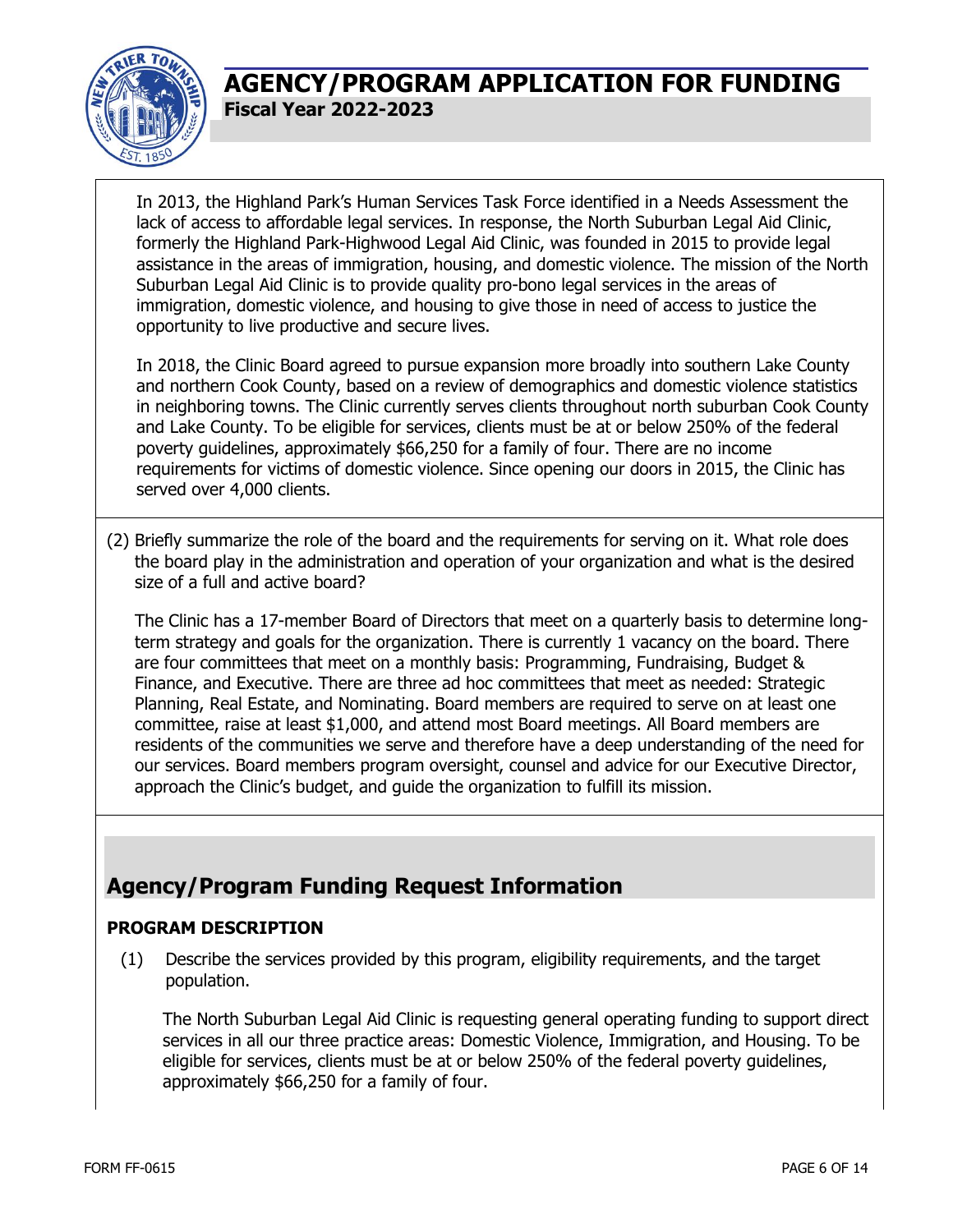

| Our Domestic Violence practice focuses on cases that involve the personal safety for victims |
|----------------------------------------------------------------------------------------------|
| of domestic violence and their children, including Emergency and Plenary Orders of           |
| Protection, child support, custody, visitation, and other family law matters. There are no   |
| income requirements for victims of domestic violence.                                        |

Our Immigration practice is accredited through the Board of Immigration Appeals (BIA) and provides immigration legal services to eligible immigrations seeking help with U-Visas, citizenship applications, certain waivers of inadmissibility, family-based permanent resident status, asylum and more.

Our Housing practice assists with problems arising from landlord and tenant relations, including evictions, return of security deposits, lease disputes, lockouts and wrongful retaliation. The Clinic is one of few legal service providers in our proximate area that proves housing legal services to all clients, regardless of immigration status.

Additionally, the Clinic hosts Power of Attorney clinics for local seniors. Healthcare Power of Attorneys are critical for when clients are unable to make medical decisions for themselves.

(2) How does this program fit in with one or more of the priorities identified by New Trier Township in its strategic plan? Please explain.

All Clinic's practices align with the Township's mission to serve low-income families. To be eligible for services, clients must have a household income at or below 250% of the federal poverty guidelines, approximately \$66,250 for a family of four. Although there are no income requirements for domestic violence clients, we have found that our domestic violence clients come to the Clinic because they cannot afford the costs associated with hiring an attorney. The Clinic's clients are often families with children.

Please check each priority you feel the program addresses. (Most programs will address only one or two priorities.)

See our website at [www.newtriertownship.com](http://www.newtriertownship.com/) for more information.

|  |  | Aging in Place |
|--|--|----------------|
|--|--|----------------|

 $\boxtimes$  Low Income Families

|  | <b>Youth Services</b> |
|--|-----------------------|
|  |                       |

□ Other

 $\Box$  Persons with Disabilities

# **NEED**

(3) Describe the need and demand for this program in the community and justify that it deserves investment of Township funding. You may include both data and examples of individual clients.

Domestic Violence:

Having access to legal resources is critical for victims and their families to receive effective relief. In 2020, the Clinic served 262 domestic violence clients, including 8 New Trier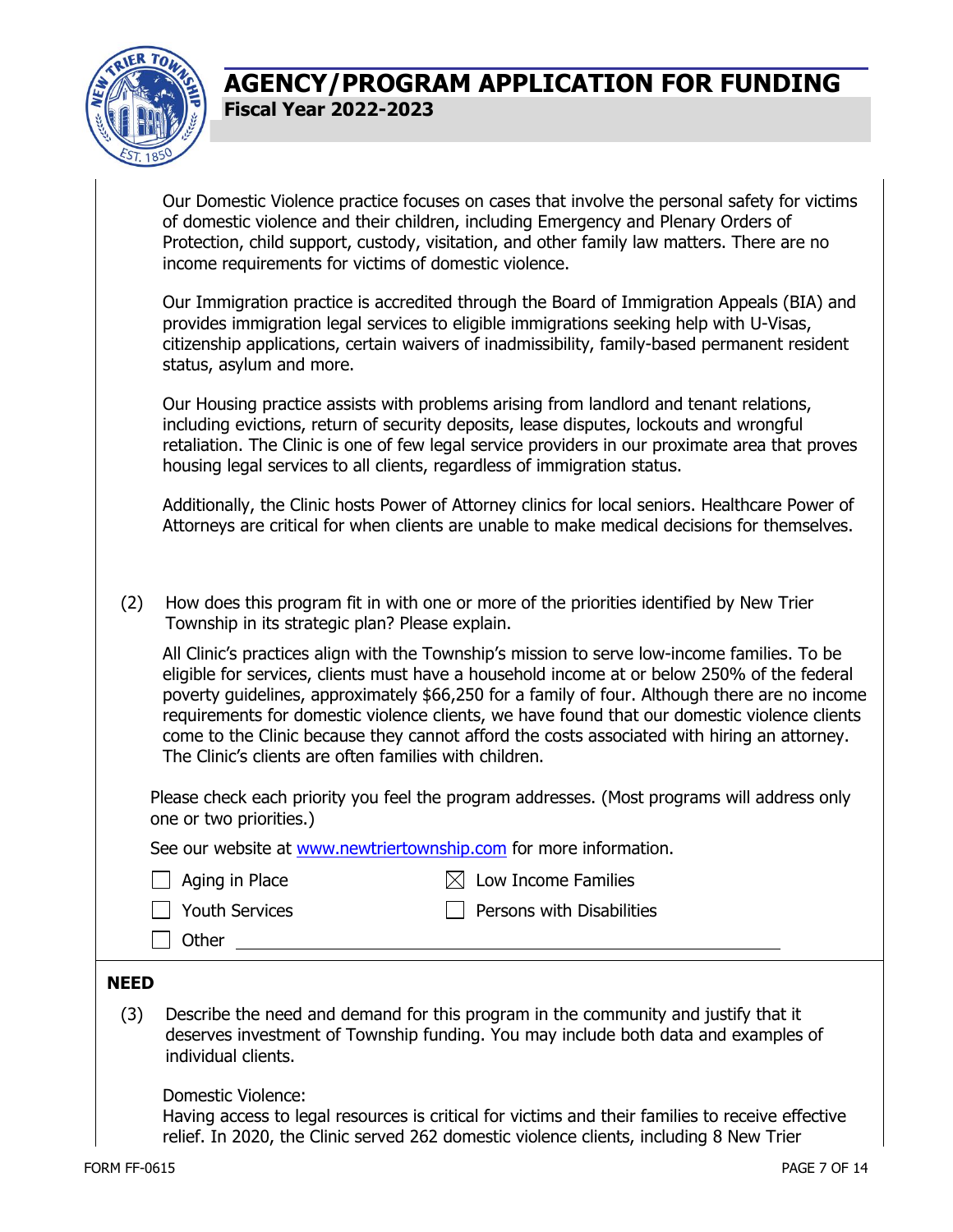

Township residents. Year to date in 2021, this practice has served 4 township residents. At the Skokie Courthouse, victims can obtain an Emergency Order of Protection (EOP) without representation by working with trained advocates from YWCA North Shore/Evanston who staff an assistance desk. We frequently receive referrals from these advocates as they are non-attorneys and cannot provide legal advice. An EOP is enforceable for only three weeks, after which victims must return to court to seek a Plenary Order of Protection. Plenary proceeds are often contested and difficult. Without legal representation, cases are often hopelessly mired in confusion about legal issues, subject to abusive tactics by the abuser and the abuser's attorney, or worse, they are abandoned because the victim is intimated by the proceedings. Studies show that victims who have legal representation increased their chance of successfully obtaining a Plenary Order of Protection by over 50%, from 32% to 83%.<sup>1</sup> The Clinic also provides related family law assistance with issues such as divorce, child support, and child custody. This is a critical need as a vast majority of victims seeking Orders of Protection are mothers of young children.<sup>2</sup> The northern suburbs of Chicago do not have the wealth of resources, including legal service providers, that the City of Chicago does, and the service network is patchier. Additionally, there can be a different set of circumstances for suburban clients, such as dynamics of isolation and perceptions of wealth. Victims in our communities tend to live physically further apart, eliminating potential opportunities for identifying abuse and receiving support. Victims in affluent communities and families may fear being disbelieved, damaging their social or corporate power, or that revealing abuse could have heightened consequences. Legal services provide victims with practical, long-term alternatives to their relationships and has been shown to significantly lower future domestic violence.<sup>3</sup>

#### Immigration:

From 1990-2009, the foreign-born population in suburban Cook County grew by 95% and there are now far more immigrants in the suburbs surrounding Chicago than in the city itself. Nationally, the suburbs are also home to the fastest growing low-income population. Even with this growth, services have remained largely urban. The Clinic's Immigration practice is recognized by the Department of Justice and provides a full range of immigration legal services to eligible immigrants including U-Visas, VAWA Self-Petitions, adjustment of status, DACA, asylum and removal proceedings. Our Immigration practice has experienced immense growth, demonstrating a growing need for these services. In 2020, the Clinic's Immigration practice served 482 clients, including 6 township residents. Year to date in 2021, this practice has served 3 township residents. The Clinic fills a unique gap in services as we are one of few legal resources in Cook County that provides comprehensive pro bono legal services to the immigrant community. Many organizations receive funding from the Legal Services Corporation (LSC). LSC is the single largest funder of legal services in the United States but prohibits their programs from working with the undocumented population. Since opening our doors in 2015, the Clinic has not sought funding from LSC so that it can continue to work

<sup>&</sup>lt;sup>1</sup> Jane C. Murphy, *Engaging With The State: The Growing Reliance on Lawyers and Judges to Protect Battered Women (Washington, American* University Journal of Gender Social Policy and Law, 2003).

<sup>2</sup> Balos, *Domestic Violence Matters, 2006)*.

<sup>&</sup>lt;sup>3</sup> Jennifer S. Rosenberg and Denise A. Grab, The Economic Benefits of Providing Civil Legal Assistance to Survivors of Domestic Violence (New York, Institute for Policy Integrity, 2015), 5.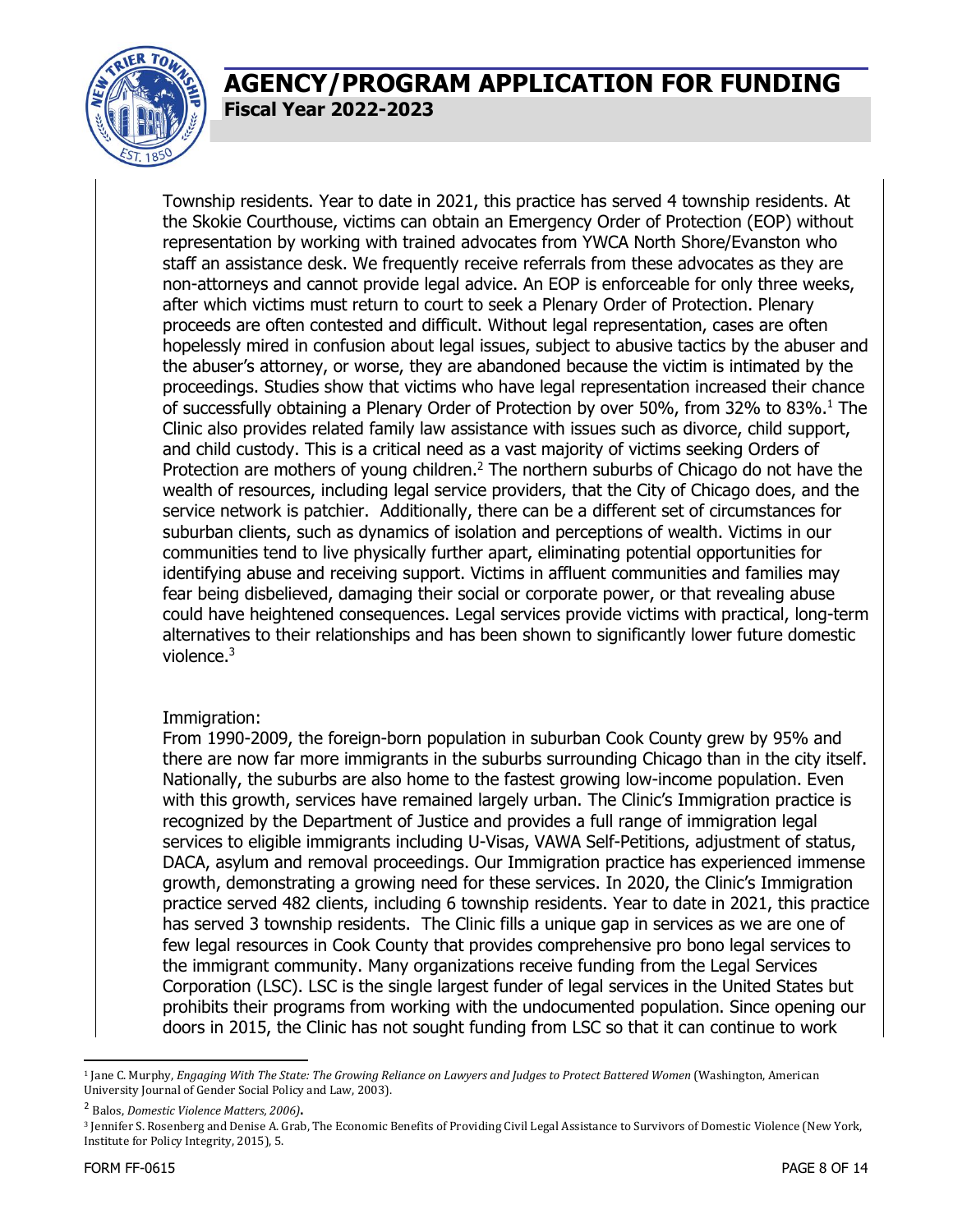

with this vulnerable population. We anticipate that there will be a greatly increased need for immigration services with incoming Afghan refugees and if there is to be federal immigration reform.

#### Housing:

The Clinic's Housing practice assists with problems arising from landlord and tenant relations, including evictions, return of security deposits, lease disputes, lockouts and wrongful retaliation. Studies have shown that having representation will decrease a tenant's odds of getting an eviction order by approximately 25%.<sup>4</sup> The Clinic's Housing practice mandates that landlords follow the legal requirements for lawful evictions and ensures that tenants' rights are honored. In 2020, the Clinic served 176 housing clients, including 2 township residents. COVID-19 has only exacerbated existing housing issues. Eviction bans enforced by the state are a stopgap measure and allow for widespread evictions as soon as they are lifted. This year to date, this practice has already served 6 township residents, even with the eviction moratorium in place. We anticipate a dramatic increase in demand for housing services once this happens. There is also tremendous fear and misinformation surrounding the eviction moratorium and the surge of evictions that are to come once it is lifted. The Clinic's Housing practice includes a Community Navigator who coordinates outreach initiatives including Know Your Rights presentations.

The Clinic's impact has been felt all around the community as it is one the few resources in the area for pro bono legal assistance. Our off-site clinic with the township allows us to increase the visibility of our services and directly impacts the number of township residents we serve. Most providers in Cook County are in downtown Chicago, which can be burdensome for clients from a time and cost perspective. To date in 2021, the Clinic has served 13 New Trier Township clients, compared to 17 in all of 2020. Additionally, in 2020 and 2021, the Clinic hosted virtual Power of Attorney presentations for high school seniors in partnership with the township. This year, there were over 20 students and families in attendance. In the future, we intend to continue this event in person, impacting the number of township residents served. We also have a Power of Attorney Clinic planned at the North Shore Senior Center in late September.

Below are two examples of the Clinic's work with township residents:

Client called the Clinic with a conditions issue in his rental unit. A new landlord had come in recently and was refusing to repair an appliance claiming that it was not their responsibility. Client had the appliance repaired and wanted to know if he can be reimbursed. Clinic staff went over the lease with client, informed him of his rights, and suggested how to approach conversation with landlord. Client wanted to maintain a good relationship with the new landlord and wanted to resolve amicably. Staff advised that if the situation escalates that we could contact landlord on his behalf.

Client is a college student who had recently filed for an Emergency Order of Protection (EOP) from an ex-boyfriend. Client came to the Clinic after the EOP was denied and wanted to know

<sup>4</sup> Lawyers Committee for Better Housing, *Opening the Door on Chicago Evictions (Chicago, Lawyers Committee for Better Housing, 2019).*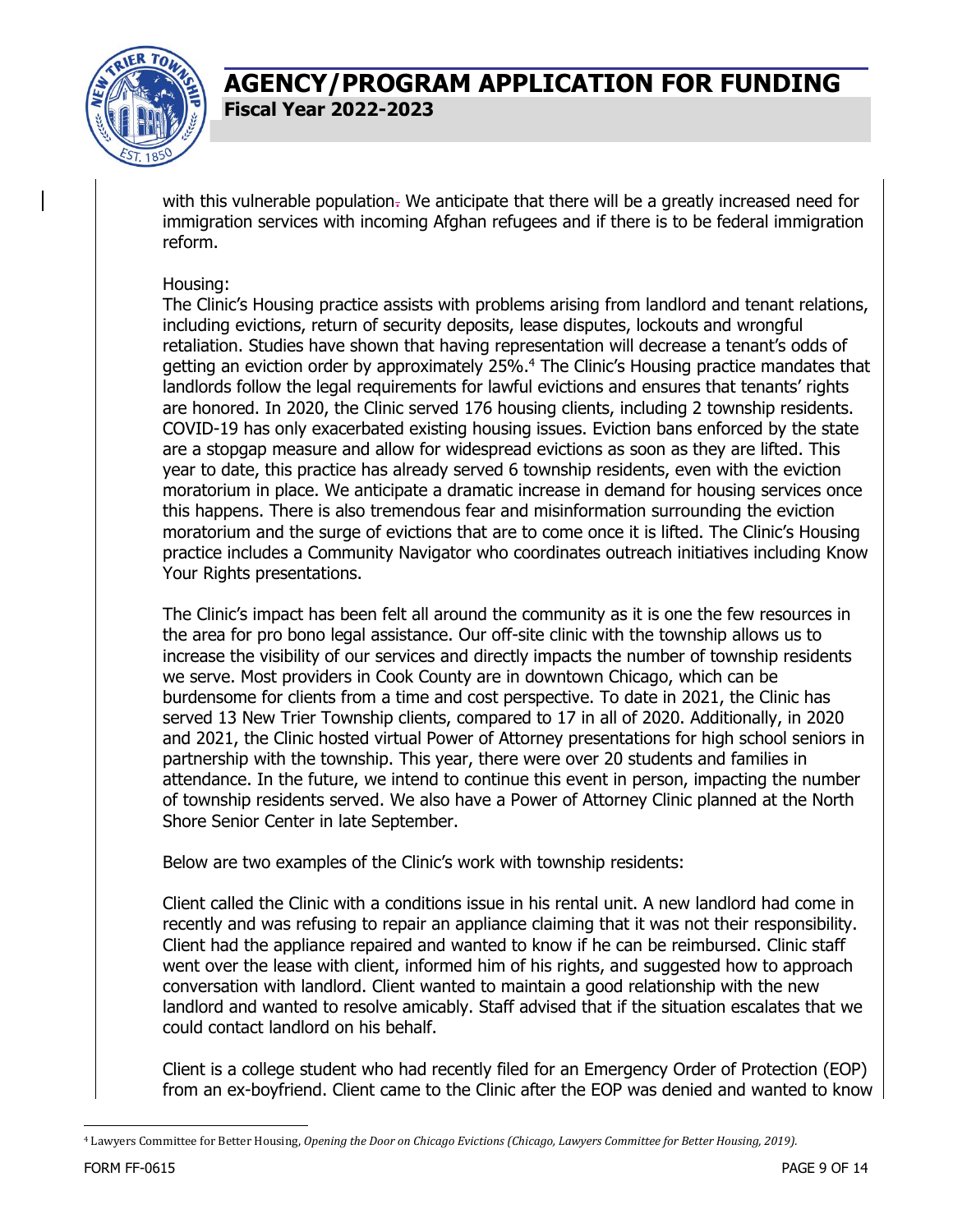

what her other options were as her ex was continuing to harass her. Staff was able to file another emergency motion with new evidence and the EOP was granted. Staff subsequently represented her in the Plenary Order of Protection hearing, which was granted.

(4) Are you able to meet the full demand for this service or is there a waiting list? What new or unmet needs do you see in the community or for the clients served in this program?

The Clinic's practices are often at capacity. Cases that the Clinic does not have the capacity for are referred to other agencies or pro bono attorneys in our volunteer network as most services are time sensitive. The Clinic has in the past had a waiting list for family law cases as they are often the most time and resource consuming. Our increased capacity in this practice has allowed us to meet the demand currently but will use a waiting list if needed as the domestic violence caseload continues to increase. We anticipate an increased immigration needs for Afghan refugees and housing needs following the end of the eviction moratorium.

#### **CAPACITY**

(5) Demonstrate that the program has the vision, personnel, and skills to successfully carry out the program and achieve its goals, objectives and performance measures. Summarize any major changes in staff or personnel.

The mission of the Clinic is to provide accessible, quality, pro bono legal services in the areas of immigration, domestic violence, and housing to give those in need of access to justice the opportunity to live productive and secure lives. When the Clinic first opened its doors in 2015, we accomplished our mission through volunteer attorneys, a part-time executive director, and a part-time bilingual client liaison. The need soon outpaced that model, and today the Clinic accomplishes its mission with a 17-member Board of Directors, 19 staff, countless residents, law firms, businesses, as well as nearly 80 volunteer attorneys and professionals in the community. The Clinic's Community Advisory Board provides the Clinic with guidance on the unique needs of suburban clients and the Attorney Advisory Board provides guidance on changes with legal best practices. The Clinic's Directors all bring their extensive experience in their specific practices to ensure the provision of high-quality services.

Below is a summary of staffing changes:

Fall 2020: Hired Intake Specialist. Winter 2020: Hired Housing Staff Attorney. Spring 2021: Hired DV Staff Attorney after position vacancy, Housing Community Navigator, Housing Staff Attorney. Summer 2021: Hired DV Practice Assistant, DV Staff Attorney, Intake Specialist after a vacancy, Immigration Staff Attorney after a vacancy, and part-time Immigration Practice Assistant goes FT.

Fall 2021: Hired Pro Bono Coordinator, Development Associate.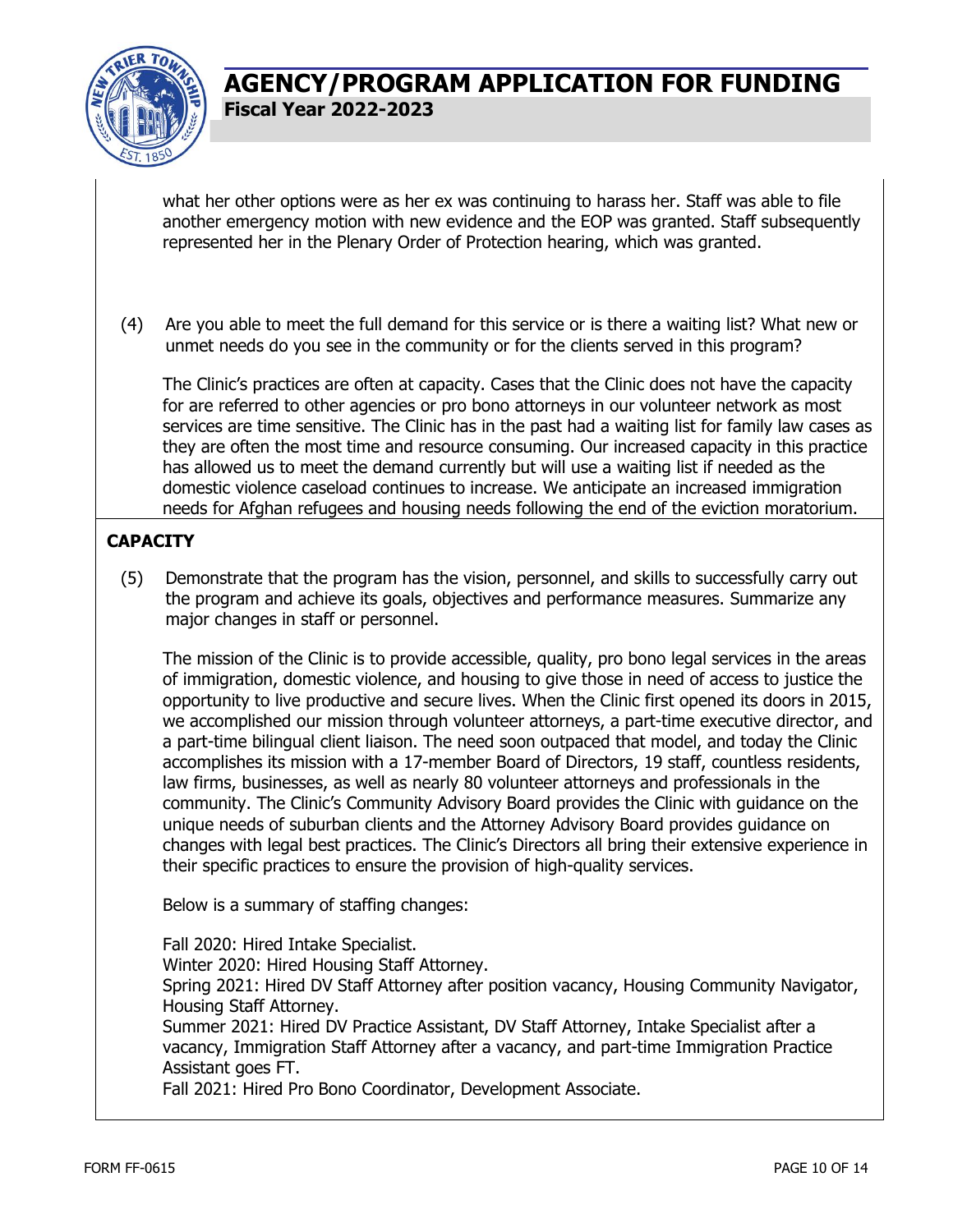

### **SERVICE STATISTICS/DEMOGRAPHICS**

(6) Who is being served by this program? Please provide a statistical breakdown of the number of clients served, the total units of service delivered, and costs per unit of service by filling in the chart below. Please state and define your unit of service for this program and why you chose it. To calculate cost per unit of service, divide the total number of units of service into the total budget for the program. (Suggestions for the appropriate unit of service are included in the proposal in the directions. For some programs you may wish to calculate cost per unit of service in more than one manner.)

(6a) Unit of service definition – new, unique opened case

#### (6b) SERVICE STATISTICS – Please indicate fiscal year dates for each column

| PLEASE INDICATE FISCAL<br>YEAR/DATES IN EACH COLUMN | Prior Year<br>$1/1/2020$ -<br>12/31/2020 | <b>Present Year</b><br>$1/1/2021 -$<br>12/31/2021 | Proposed Year<br>$1/1/2022$ -<br>12/31/2022 |
|-----------------------------------------------------|------------------------------------------|---------------------------------------------------|---------------------------------------------|
| Number of persons served<br>(unduplicated count)    | 873                                      | 747<br>For Jan-July 21                            | 1,500                                       |
| Number of units of service                          | 944                                      | 779<br>For Jan-July 21                            | 1,600                                       |
| Cost per unit of service                            | 981                                      | 990                                               | 1,119                                       |

(7) What are the demographics of New Trier clients served in the prior year? (breakdown by community).

Glencoe: 2 Wilmette: 8 Winnetka: 7

(8) Total from New Trier Township (unduplicated).

17

(9) New Trier Township clients are what % of total?

1.7%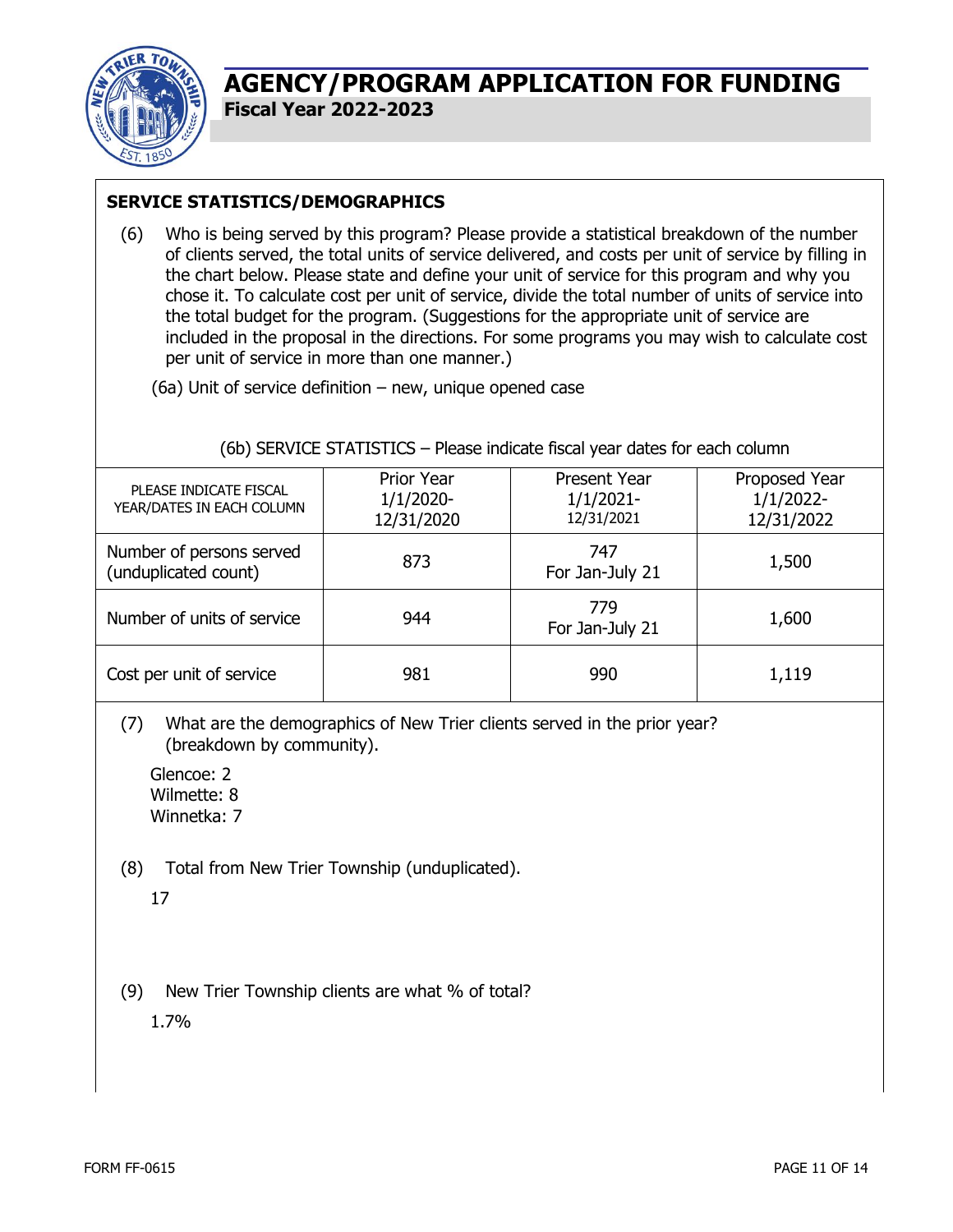

- (10) Units of Service to New Trier clients.
	- 17

(11) Units of Service to NTT clients are what % of total

1.7%

(12) New Trier clients age breakdown

18-24: 2 25-34: 3 35-44: 5 45-54: 4

55-64: 2

65+: 1

### **OUTCOMES/EVALUATION**

(13) What outcomes did you achieve for your clients in the prior year? Results should be clientoutcome based, specify a target level of achievement, the measurement tool that was used, the rationale for setting the target at a certain level, and a timeframe for accomplishment. Detail any changes made in the program as a result of these outcome results.

2020 Outcomes:

Counsel and advice: 10 Referred: 1 Open: 3 Closed, Negotiated settlement without litigation: 1 Closed, OP Granted: 1 Closed, Other: 1

Many of the Clinic's cases are Counsel and advice, which includes a full legal intake and consultation. This is because many clients with legal options are not immediately ready to move forward. Counsel and advice can include safety planning for survivors not yet ready to move forward with a protective order, advice on how to handle a landlord/tenant conflict, and advice on immigration remedies and ways to remain safe. Accepted and open cases often have long-term outcomes that creates challenges with tracking. For example, the U-Visa process which provides immigration relief for victims of crime have over a 3-year waiting period after filing and divorces can take an extensive period of time before there is an outcome.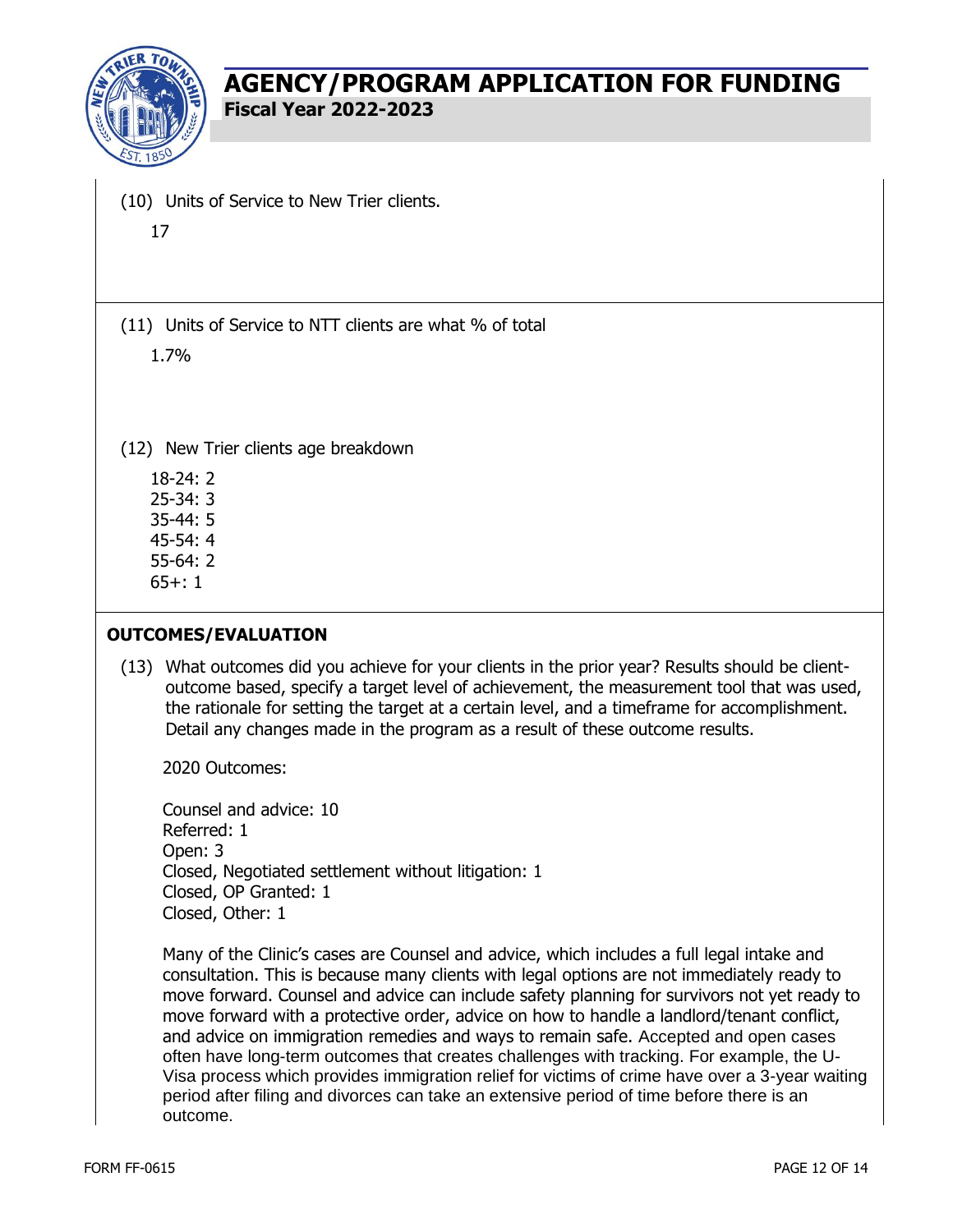

(14) What results are you committed to achieving in the present year? (If outcomes are the same as above, simply state that we hope to improve upon the past year's results)

In 2021, the Clinic has already served 14 township residents, and expect to exceed our numbers from 2020. We began hosting a monthly off-site clinic with the township in July 2021, which is virtual until further notice. The Clinic will also be hosting a Power of Attorney Clinic in partnership with the township on September 24, 2021. Power of Attorney clinics directly impact our case load, and we have not been able to do them throughout the pandemic. The Clinic has also engaged in a number of outreach efforts with the township in an effort to increase the reach of our services and will continue to do so.

(15) Are there any other program effectiveness/evaluation measures you think are important, such as customer/client satisfaction surveys, quality of service measures, or other indicators? Please describe.

Clinic staff records all case information in Legal Server, the Clinic's case management system. Accordingly, we can determine if we are on track to meet monthly case load goals, and if not, we can discuss what needs to be done to ensure that goals are met. We monitor quality of service delivery by sending all clients a survey upon the completion of their case. The survey asks about the effectiveness of the representation and if there are any areas where the Clinic can improve. The Clinic is currently working to update/digitize our client satisfaction survey and increase participation. We also seek feedback from all of our partners with whom we do off-site clinics and/or receive referrals.

#### **CHANGES/CHALLENGES**

(16) What changes or challenges (legal, socio-economic, demographic, financial, political or other) did the agency, program, and clients face in the prior year? How did you respond? What challenges or changes do you anticipate in the present year? (If changes/challenges were the same for all programs, do not repeat).

COVID-19 has been a challenge for both our organization and the communities we serve. As stated above, clients from all three practice areas are experiencing increased fear and economic hardship. The Clinic continues to provide our full-range of services virtually, with the exception of Power of Attorneys.

Holding all appointments virtually has required more case management and technical assistance work leading cases to generally take longer. Clients require technical support, particularly with DocuSign and Adobe Scan. Staff has created instruction documents for clients on how to utilize both of these services. Being remote has also created challenges with building rapport and trust with clients, which is critical to reach our target population. Outreach has helped with this challenge and we continue to reiterate that we are a resource for the community. Both of these challenges require additional attention from our staff. However, virtual appointments have also had several benefits by removing barriers such as travel or childcare. For example, clients who are unable to find time off of the work are able to schedule an appointment during their lunch break or domestic violence clients can take virtual appointments on their phone while on a walk. Hosting outreach events and